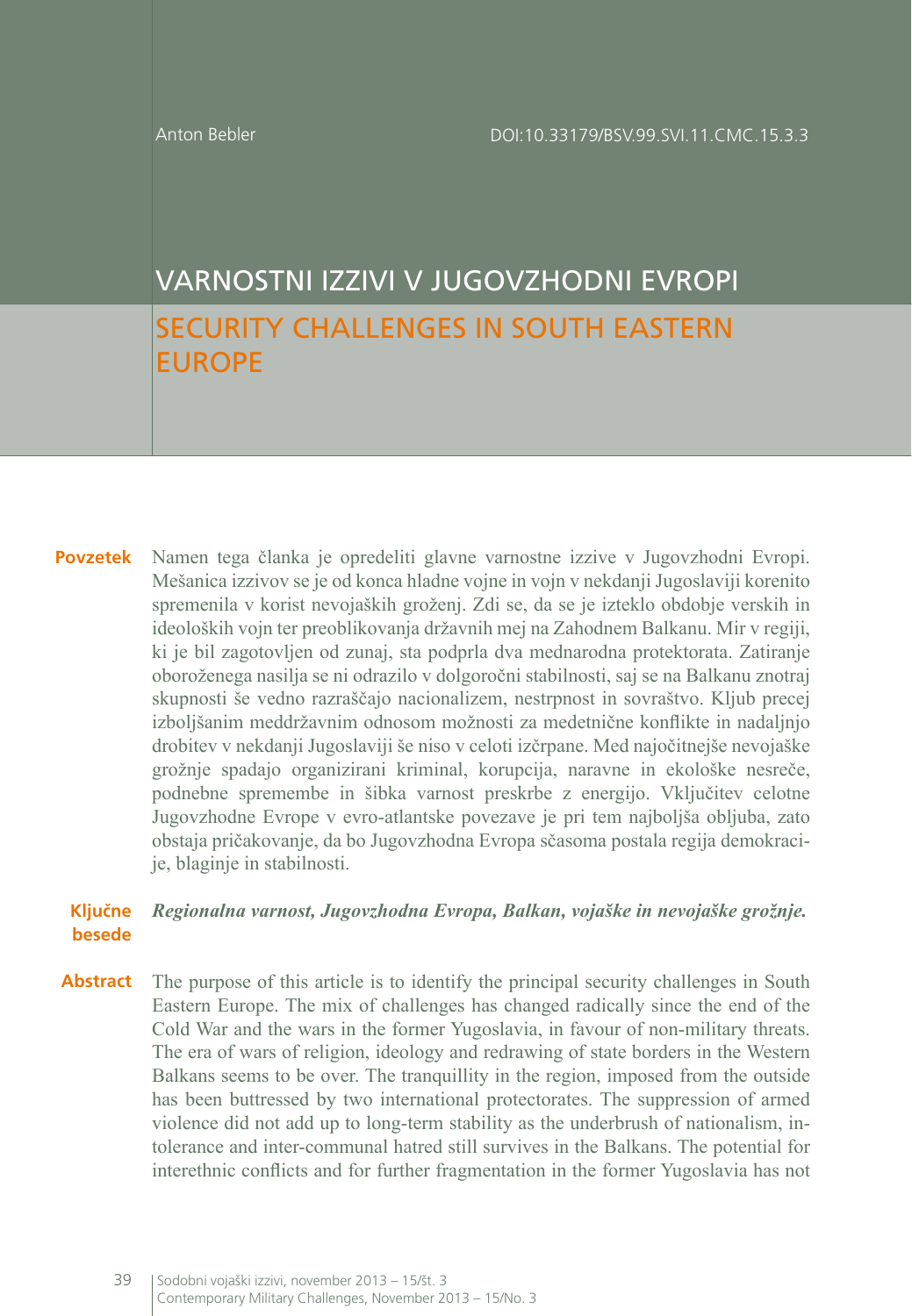yet been fully exhausted in spite of much improved interstate relations. Prominent among the non-military threats to security are organized crime, corruption, natural and ecological disasters, climate change and weak energy security. The inclusion of the entire South Eastern Europe into Euro-Atlantic structures offers the best promise. There are thus good reasons for moderately optimistic expectation that the South Eastern Europe will eventually become a region of democracy, prosperity and stability.

#### **Key words** *Regional security, South Eastern Europe, Balkans, military and non-military threats.*

**Introduction** During the two last decades, parts of Southern Europe have prominently figured as the most turbulent on our continent and a notable source of insecurity spilling over to other parts of Europe. On the other hand, regional security in South Eastern Europe<sup>1</sup> (SEE) has been tangibly influenced by geopolitical developments in the wider Euro-Atlantic area. The shifts in power relations among major extra-regional powers have impacted on the (in)balance between conflict and cooperation within in the region.

> Since the end of the "Cold War" and the wars in the Western Balkans, the chief sources of insecurity in SEE have evolved considerably. In the new mix, non-military challenges have in the last decade gained primacy over military ones. The question is whether the overall evolution of regional security could be positively assessed in spite the still present non-negligible intraregional conflict potential.

### **1 THE HISTORICAL BACKGROUND**

SEE overlaps partly with the regions of Eastern Mediterranean, Central Eastern Europe and the Black Sea. The central part of SEE – the Balkans has contained a unique and the most heterogonous mixture of peoples and ethnic minorities in Europe (culturally, linguistically and religion-wise per square mile) (Johnsen, 1995, pp. 9-60). Consequently SEE has never become a coherent region in cultural, political and economic senses having clearly lacked its own center of gravity. The high sensitivity of its elites to external influences and to the shifts in relations among major extra-regional powers stands out as the second salient feature of SEE as region. In these respects, SEE has differed very appreciably from other European regions, particularly Scandinavia. Not incidentally, the geopolitical fault line stretching from SEE eastward, all the way to the Pacific, was branded by Z. Brzezinski the "Eurasian Balkans" (Brzezinski, 1997, pp. 7-25, 29-45, 99-108).

The geopolitical instability in SEE has had deep historical roots. The Balkans has long merited the distinction as the most volatile part of the European continent. Throughout the 19<sup>th</sup> and 20<sup>th</sup> century, wider social upheavals and wars between

*<sup>1</sup> For the purpose of this article South Eastern Europe encompanies the countries between Slovenia in the Northwest, Moldova in the Northeast and Greece and Cyprus in the South.*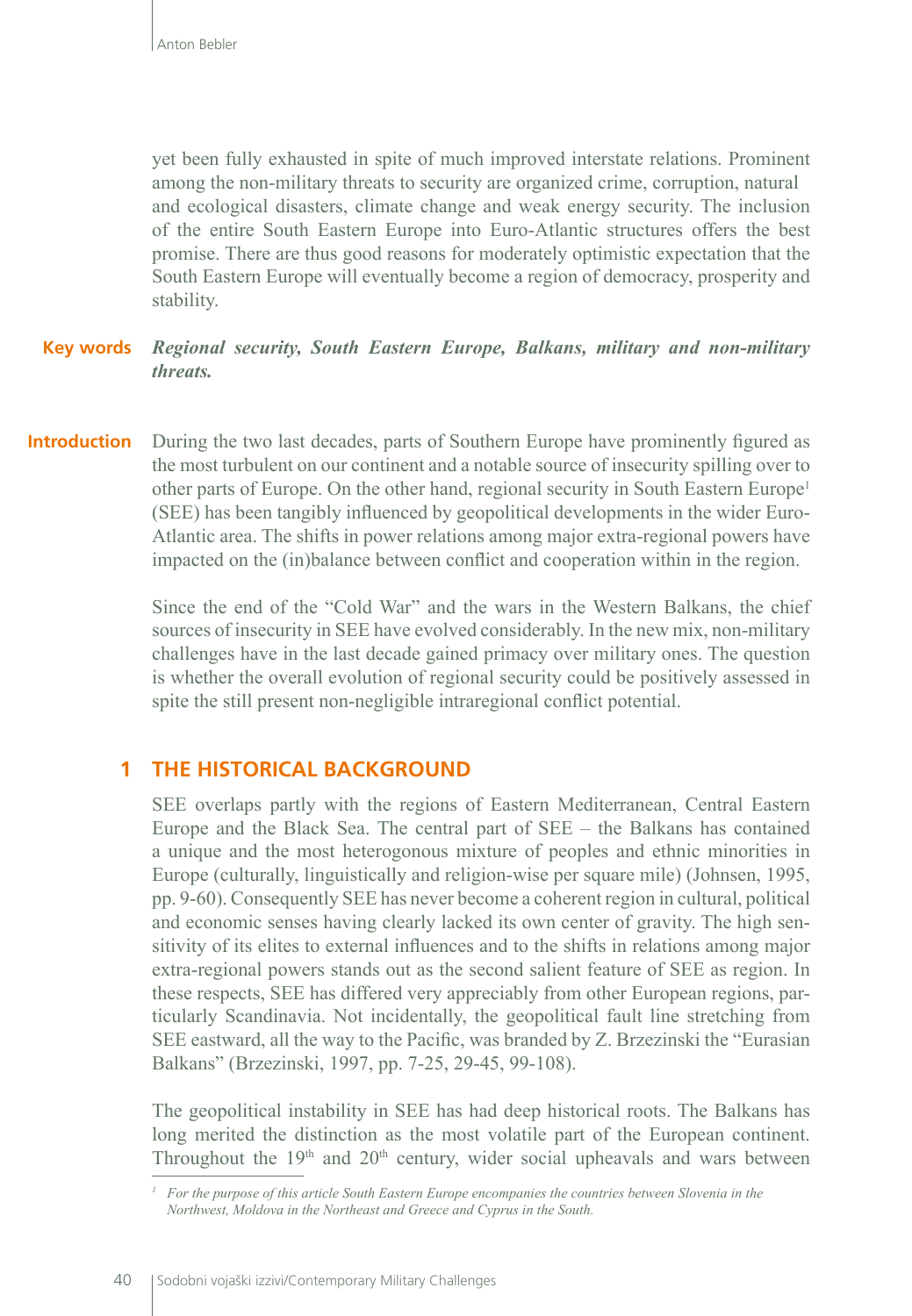continental powers stimulated or provoked in the Balkans local, rebellions, revolutions, *coup d'états*, state breakdowns, warfare within the region, terrorism and other forms of violence. The latest bouts of armed violence and wars in the Balkans took place in 1991 – 1995 and in 1998-2003 (Blank, 1995). The former upsurge was largely triggered by otherwise positive developments in the Euro-Atlantic area – the end of the "Cold War", the breakdown of Eastern European and of the Soviet communist regimes, the dissolution of the Warsaw pact and the ensuing transition towards democratic political systems and market economies.

Social instability, economic difficulties and political unrest have very significantly contributed to an explosion of interethnic conflicts. Their severity has been further magnified by modern mass media and often exploited by ruthless politicians. Political instability accompanied by violence has led since the 1970's to the fragmentation of Cyprus, Moldova, two Yugoslavias (SFRY, FRY) and subsequently three ex-Yugoslav republics. The process of "balkanization" doubled the total number of *de facto* existing states in SEE from eight to sixteen. The Balkan wars produced up to 130 thousand estimated deaths, with the most tragic results in Bosnia & Herzegovina with about 100 thousand deaths, in Croatia and in Kosovo. In addition, they created two to three million refugees and displaced persons. The wars also left thousands illegal cashes of small arms and ammunition which have supplied the black market controlled by organized crime. By rough estimates, the wars has left at least a million planted anti-tank and anti-personnel land mines. Although de-mining activities, supported financially by the USA and several EU members, have been quite successful there are still several hundred planted mines in several areas of B & H and Croatia. There are also thousands of dangerous remains of cluster bombs in rural Serbia, the results of NATO bombing in 1999 (ITF Annual Report 2012, p. 49, 63).

SEE has won the distinction of the only region in Europe which has been the theatre of several UN peace-keeping missions and of the first NATO's "out-of-area" military intervention. In 1995, following unsuccessful attempts by UN, CSCE/OSCE and EEC/EU (Burg, 1995, pp. 47-86) and only after considerable hesitation a USA-led coalition of Western powers decided to impose peace on the Western Balkans by force. The end of armed hostilities was finally achieved in 2003 in Croatia, Bosnia & Herzegovina, Kosovo and Macedonia.

The consequences of political fragmentation and armed conflicts in the Western Balkans had caused huge dislocation and losses in the region's countries, their human capital, industrial and agriculture production and infrastructure (Altmann, 2004, pp. 69-84). In some parts of the Western Balkans, war losses, the breakdown of previously integrated transportation and energy systems, economic fragmentation and the loss of export markets had reduced the region's combined GNP to the pre-1990 level. The very unevenly distributed damage has greatly increased the intraregional differentials in GNP p. c. (Batt, 2004, pp. 7-19) and in the levels of unemployment. In the poorest SEE states, the latter have become the highest on the continent. The Balkan wars had led to a big increase in the governments' sponsored or tolerated trafficking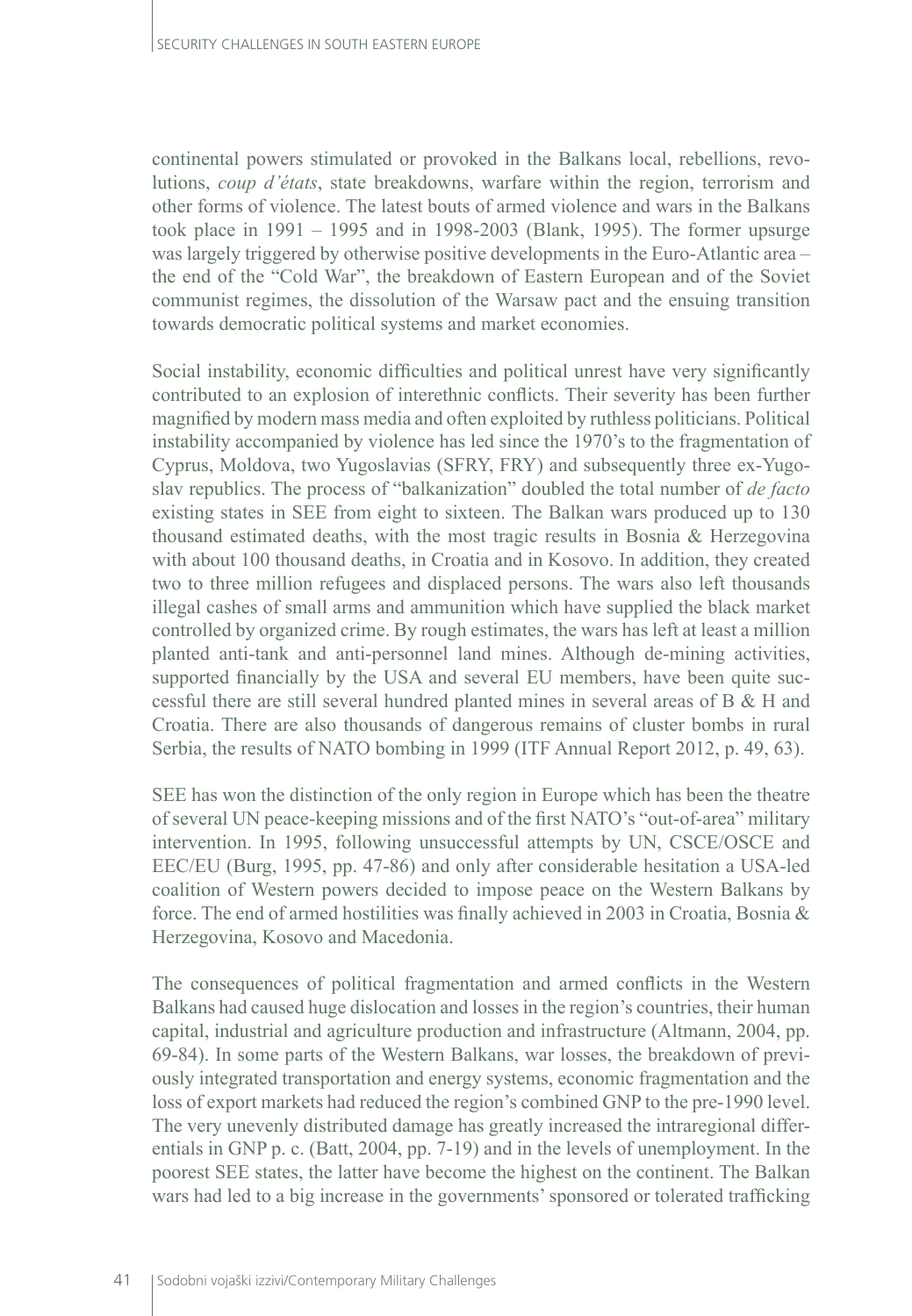in war materials. The wars also contributed to a spill-over of organized crime into Western Europe. High unemployment and poverty in parts of the region have stimulated corruption, organized crime, illegal migration and numerous kinds of illegal trafficking, particularly in narcotics and small arms.

The tectonic geopolitical shifts in the early 1990s and the crisis of neutralism and nonalignment led to a radical political and military realignment in SEE. With the greatly reduced Soviet/Russian influence practically the entire region has become politically and economically oriented towards the West. The end of the NATO/Warsaw pact confrontation and the lack of large-scale mineral, energy or other natural resources led to a very considerable decline of the region's geopolitical importance. SEE has ceased to be an object of overt contests for political and military domination by superpowers. The region has gained instead the international notoriety as a source of troubles and a costly nuisance.

According to the statistics on armed conflicts around the world, recently compiled by the Uppsala Peace and Conflict Research Project (Harbom, 2009, pp. 577-580), among all continents Europe has experienced the deepest drop since the last peak in the early 1990s. The real value of this positive finding should however not be overestimated. Similarly as elsewhere, although less intensively than in Asia and Africa, a considerable conflict potential still remains on or close to our continent. This is particularly true of South Eastern Europe and also and more so of the adjacent regions in the Mediterranean, Northern and Southern Caucasus and in the Near East. In addition to power politics, unresolved interstate territorial and political disputes, domestic religiously-coloured extremism, competition for energy, water and other scarce natural resources, external meddling etc. the conflict potential in Europe's Southern neighbourhood has been enhanced by several aspects of globalization, including its mass information effects, and by, in the long-run the inevitable progress of individual and collective emancipation which internally destabilize established authoritarian political orders, particularly in multinational and multiconfessional societies.

### **2 THE CURRENT SECURITY SITUATION**

The suppression of armed violence did not add up to long-term stability in the Balkans, as has been manifested since 2001 by the local outbursts of violence in Kosovo, Serbia, on the Kosovo-Serbia border, in Macedonia and by the paralyzed central government in Bosnia & Herzegovina.

The "European Security Strategy", adopted by the European Council in 2003, posited as the main global threats to the EU members: the proliferation of weapons of mass destruction, failed states, terrorism and organized crime, cyber security, energy security and climate change (Vasconcelos, ed., 2009, pp. 38-41, 64-67). Other EU documents mention also as real or potential problems the unresolved conflicts among and within neighbouring states and securing the EU external borders. The actual situation in SEE and even more so the public perception of security threats differ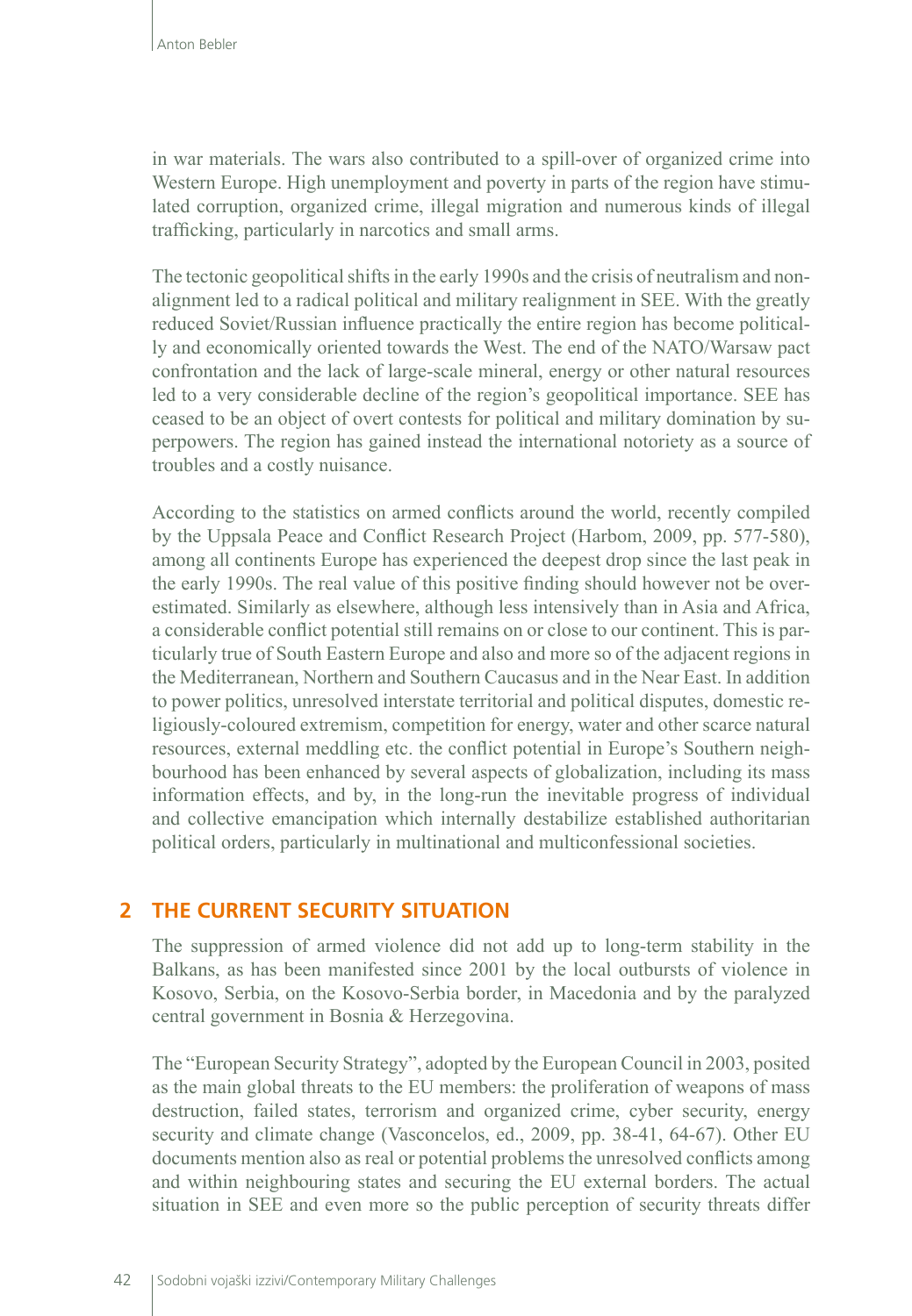substantially from these official EU assessments. Respondents in public opinion surveys in most European states have been generally more concerned with other aspects of human insecurity, such as unemployment, crime, drug abuse, corruption, environmental damage, natural disasters (floods, fires) traffic accidents etc. than with the threats highlighted in the official EU and NATO documents (SJM, 2009, p. 494, 2012, table V7).

Once imposed from outside the tranquillity in the region has been buttressed in the Western Balkans by two international protectorates - in B & H and Kosovo. In B & H, the NATO-led SFOR has been replaced by the much smaller EUFOR, supported by a small NATO special unit and rapid intervention capability. In Kosovo, NATO maintains also about 6,000 military personnel in the multinational KFOR, while EU runs the 2,300-strong mission EULEX which include international police, prosecutors, prison officials, administrative overseers etc. Since 1975 the line of demarcation between two parts of Cyprus has been guarded by the UN peacekeeping mission UNFICYP, today with about 600 soldiers. Two decades since a local mini-war caused by the secession of Transnistria, there are today about 1,500 Russian military personnel, among them 335 "peace-keepers" in Moldova (Military Balance, 2013, pp. 103, 203).

Although much less intense than during the Cold War, the rivalry between USA and the Russian Federation for the influence in SEE has been revived. The Russians have since been using energy exports and sizeable parastate investments as their main tools, particularly in the energy sectors in Serbia and the Republic *Srpska* in B & H as well as in industry and real estate in Montenegro. A brigade-size military outpost in Moldova, a large naval and air base on the Ukrainian territory in Crimea, the Russian Navy in the Black Sea and a rotating squadron in the Eastern Mediterranean mark the decreased Russian military muscle in SEE and its immediate vicinity, compared with the Soviet pre-1991 levels. There are also some US and Russian operational tactical nuclear weapons still present in or close to SEE. The US military presence in SEE has, on the other hand, moderately increased largely due to the volatility in the Nearand Middle East. In addition to the USN Sixth Fleet in the Mediterranean and the US Air Force's presence in Italy, Greece and Turkey USA has built up a substantial land base Bondsteel in Kosovo and acquired the rights to use military training and transit facilities in Romania and Bulgaria. In July 2011 USA concluded an agreement with Romania on placing on its territory a battery of antiballistic missiles. These activities presage SEE's future role in the declared US and NATO's Theatre Missile Defence against potential threats from Iran (while the Russians view this development very differently and as a threat to them).

One important aspect of security in SEE since the end of the "Cold War" has been a very considerable change in the levels of defence spending, military manpower, stocks of conventional weapons, arms production and exports. These movements were reflected in the holdings of heavy conventional weapons prior, soon after and in 2011 the incomplete implementation of the CFE Treaty due to disagreements between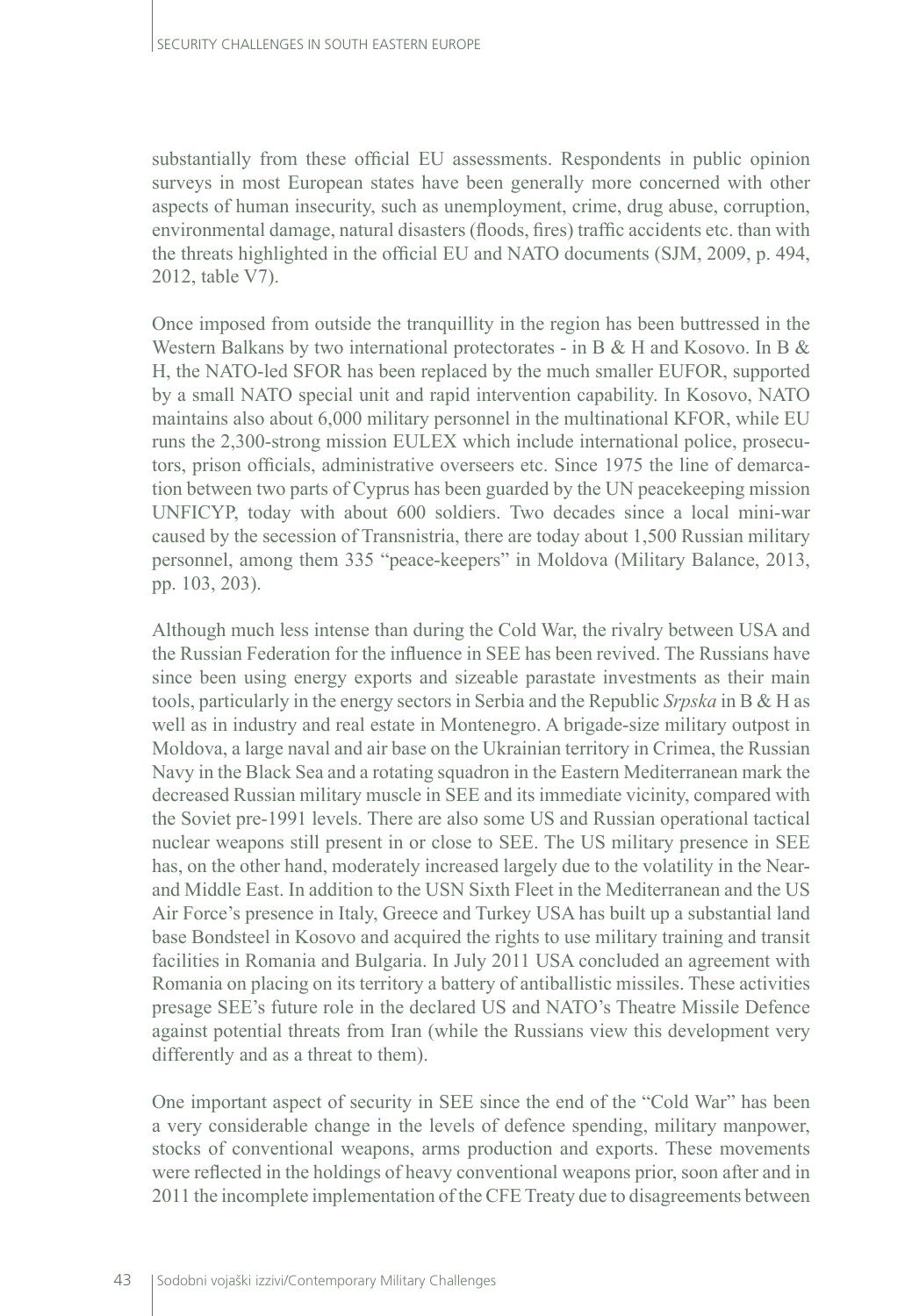NATO and the Russian Federation (see Table 1). The table shows that the former Communist-ruled states drastically reduced their defence outlays, both for political and economic reasons. This applies not only to the two former WTO members (Romania and Bulgaria) but also to the former non-WTO states not included into CFE- to Albania and to seven ex-Yugoslav states. The present levels in the latter are as follows (see Table 2).

#### Table 1

|  |                 | <b>Tanks</b> |       |       | Artillery |       |          | Aircraft |     |     |
|--|-----------------|--------------|-------|-------|-----------|-------|----------|----------|-----|-----|
|  | Romania         | 2,960        | 1,375 | 437   | 3,928     | 1,475 | 899      | 505      | 430 | 69  |
|  | <b>Bulgaria</b> | 2,209        | 1.475 | 80    | 2,085     | 1,750 | 311      | 335      | 234 | 42  |
|  | Greece          | 2,276        | 1,735 | 1.462 | 2,149     | 1.878 | 3,353    | 458      | 650 | 282 |
|  | Turkey          | 3,234        | 2,795 | 2,494 | 3,210     | 3,529 | $7,807+$ | 355      | 750 | 354 |

Source: *The Military Balance 2013, 2013*. London: Routledge for the International Institute for Strategic Studies. pp. 118-119, 141-142, 168-169, 183-185. Goldblat, J., 1994. *Arms Control, A Guide to Negotiations and Agreements*. Oslo: International Peace Research Institute: London: Thousand Oaks: New Delhi: Sage Publications. pp. 176-177.

### Table 2

|                      | Active | <b>Reserve</b> | <b>MBTs</b>              |
|----------------------|--------|----------------|--------------------------|
| Serbia               | 28,150 | 50,150         | 212                      |
| Croatia              | 18,600 | 21,000         | 72                       |
| Bosnia & Herzegovina | 10,550 | ۰              | 316                      |
| Slovenia             | 7,600  | 1,700          | 45                       |
| Macedonia            | 8,000  | 4,850          | 31                       |
| Montenegro           | 2,080  | ۰              | $\overline{\phantom{0}}$ |
| Kosovo               | 2,500  | 800            | $\overline{\phantom{0}}$ |
| Total                | 78,445 | 78,521         | 883                      |

Source: *The Military Balance 2013, 2013.* London: Routledge for the International Institute for Strategic Studies. pp. 117, 120, 154-155, 157, 170, 173.

In the group of ex-Yugoslav states most reductions took place after the termination of Balkan wars. The drawdown produced much lower totals of military manpower and heavy conventional weapons compared with those in the 1980s in the defunct SFRY.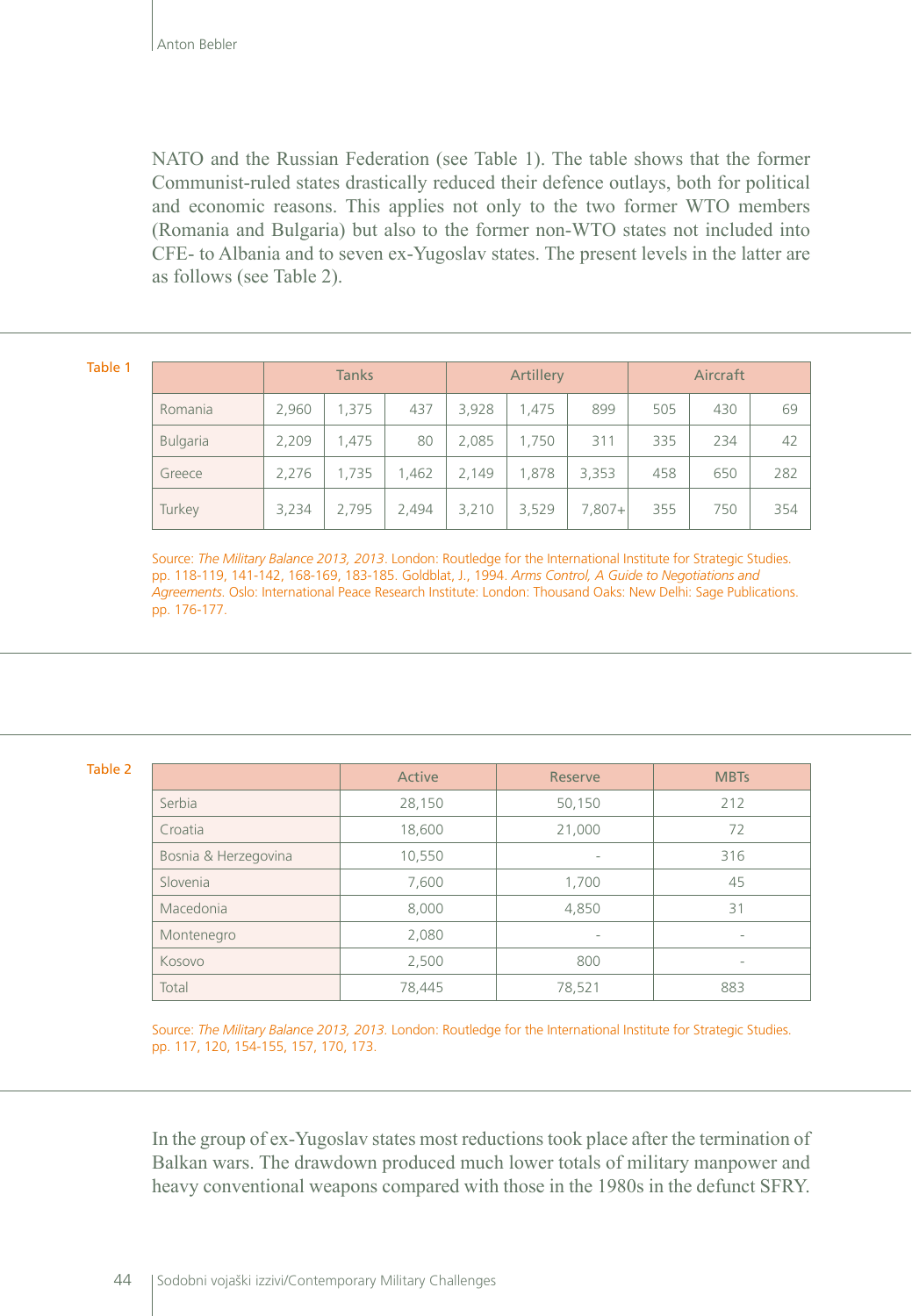Active armed forces have been roughly reduced by half, while those of the reserves and heavy conventional weapons by, at least, two thirds. On the other hand, the two older NATO members (Turkey and Greece) have continued with high defence spending inter alia due to the unresolved disputes over Cyprus and the airspace over the Aegean Sea. This policy in Greece has contributed significantly to its near bankruptcy.

Another aspect of regional security has been related to the existing nuclear installations. There are today only five operating nuclear power stations in the region and a small number of nuclear research reactors. Although all SEE states adhere to the NPT regime, the problem of nuclear safety (including the disposal of nuclear waste) however exits. Its acuteness has been reduced by the shutting down, under the EU pressure of four out of six older Soviet-built reactors at Kozluduy in Bulgaria.

There are in the region three *de facto* existing states whose legal status has been contested – the Turkish Republic of Northern Cyprus, Republic of Transnistria and Republic of Kosovo. The latest addition to the list – Kosovo remains an internally very weak state, lacking the control over its entire territory and population and *de facto* an international protectorate. The unsettled situation of the three states provides grounds for new potential conflicts in the region. Moreover there have been recently public threats by and accusations of secessionist intentions against some prominent politicians and public figures in the Republic Srpska in Bosnia & Herzegovina and in Sandzhak and Voivodina in Serbia. So the potential for sharp interethnic conflicts (also in Macedonia) and for further fragmentation in the ex-Yugoslav space (Bosnia & Herzegovina, Serbia and Macedonia) has not yet been fully exhausted. Low-level armed clashes generated by vigilante militias or by armed civilians could still occur in Bosnia & Herzegovina, Macedonia and Kosovo. (Bugajski, 2013, pp. 149-150) Moreover, among the six internationally recognized ex-Yugoslav states there remain a number of unresolved and very sensitive issues, including the problems of succession such as contested segments of interstate borders on land, on the Danube and in the Adriatic Sea.

In the adjacent region of Transcaucasia there are additionally three flashpoints of sharp interstate tensions. In 2008, they resulted in a mini war in Georgia and in 2012 in deadly border shootings on the demarcation line between Armenian and Azeri forces. These armed conflicts have directly involved not only three secessionist and internationally practically unrecognized parastates – Abkhazia, Southern Ossetia and Nagorno-Karabakh but also the Russian Federation, Georgia, Armenia and Azerbaijan. All three "frozen conflicts" remain on Europe´s security and political agenda (Bebler, ed., 2012).

Among other political issues in the Balkans, one should mention the situation of underprivileged ethnic minorities, particularly of the Roma whose population has been fast growing in the Balkans. In autumn 2011, the Roma became targets of racist attacks in 14 Bulgarian towns. (Bugajski, 2013, p. 152) Moreover, there is in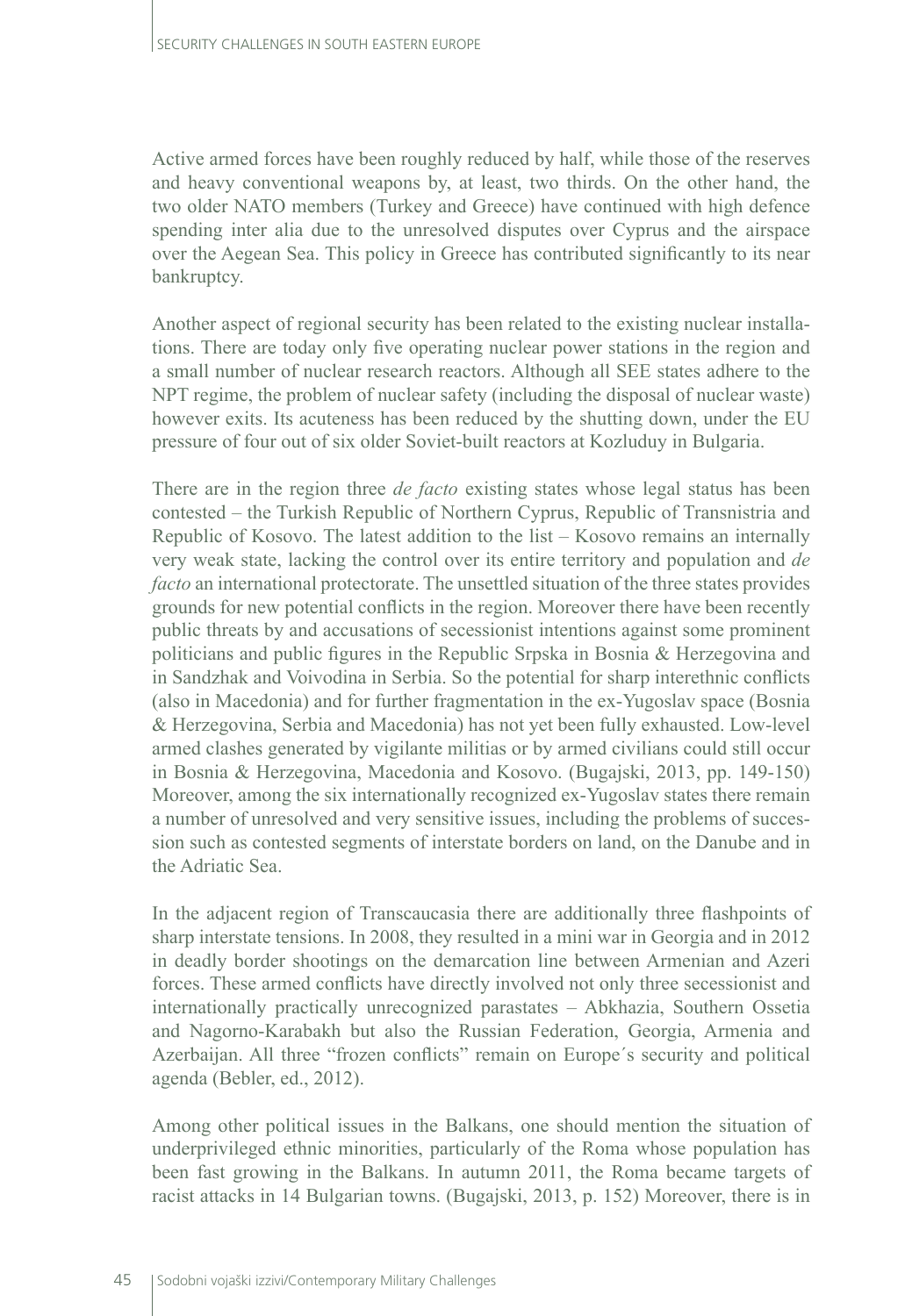the region, at least, a half million refugees and displaced persons. SEE has recently witnessed mass unrest, violent demonstrations and vandalism provoked by economic troubles, high unemployment and political dissatisfaction in Albania, Serbia, Croatia and Greece. Official data on unemployment rates show 45 percent in Kosovo, 32 percent in Macedonia, 27 percent in Bosnia & Herzegovina and 20 percent in Serbia indicating very difficult social and political conditions in the Balkans. Those difficulties have been magnified by deficient state building and often divided and poor leadership. (Bugajski, 2013, p. 144) Greece has also been under strong pressure of illegal migration, principally from the Near- and Middle East. From among up to 120,000-150,000 estimated irregular migrants across the Mediterranean, at least, a third reaches the EU via South Eastern Europe. The increased flow caused by wars in North Africa and the Near East has led to troubles and subsequent militarization along the short EU external border between Greece and Turkey. On the other hand, the newest EU member states - Romania and to a lesser extent also Bulgaria "exported" into the rest of the EU a part of their own social insecurity when, e.g. a large number of their Roma migrated to and overstayed in illegal encampments in Italy, Spain and France. Severe police countermeasures produced political ripples in EU institutions while the flood of other Romanian job seekers in Spain posed additional problems for the freedom of movement of persons within EU.

SEE has been exposed to a number of other non-military challenges to security. Some of these have originated in SEE itself, while some have been imported from or linked to similar phenomena in states outside the region. Prominent among non-military challenges are organized crime and corruption. According to some analysts, they have the potential of becoming the gravest threat to regional security (Grahovac, 2012). Organized crime from the Balkans, often in cooperation with Italian and other extra-regional criminal organizations has been active in bank and post office robberies, in various forms of smuggling and illegal trafficking, including in humans, human organs, drugs, arms, counterfeit goods, tobacco products etc. It has been estimated that about three quarters of heroin (mostly from Afghanistan) and a considerable part of cocaine (from Latin America) enters Western Europe via SEE. The single biggest source of light weapons illegally exported from SEE has been reportedly the Russian-protected and internationally unrecognized Republic of Transnistria in Moldova.

Since the termination of the last wars the Balkans – previously a hotbed of political terrorism – have lost a good deal of this notoriety and become mainly a transit or hiding area for terrorists and indicted or sentenced criminals. However, there have been individual acts of terrorism in Sarajevo in October 2011 and in Burgas in July 2012 as well as arrests of presumed Islamic extremists in Bosnia & Herzegovina and in Sandzhak. (Bugajski, 2013, p. 151)

Among real or potential non-military security threats which affect SEE (and other parts of Europe) one should mention also natural and ecological disasters, climate change and energy security (Kovačević, 2011, pp. 62-64). Parts of the region have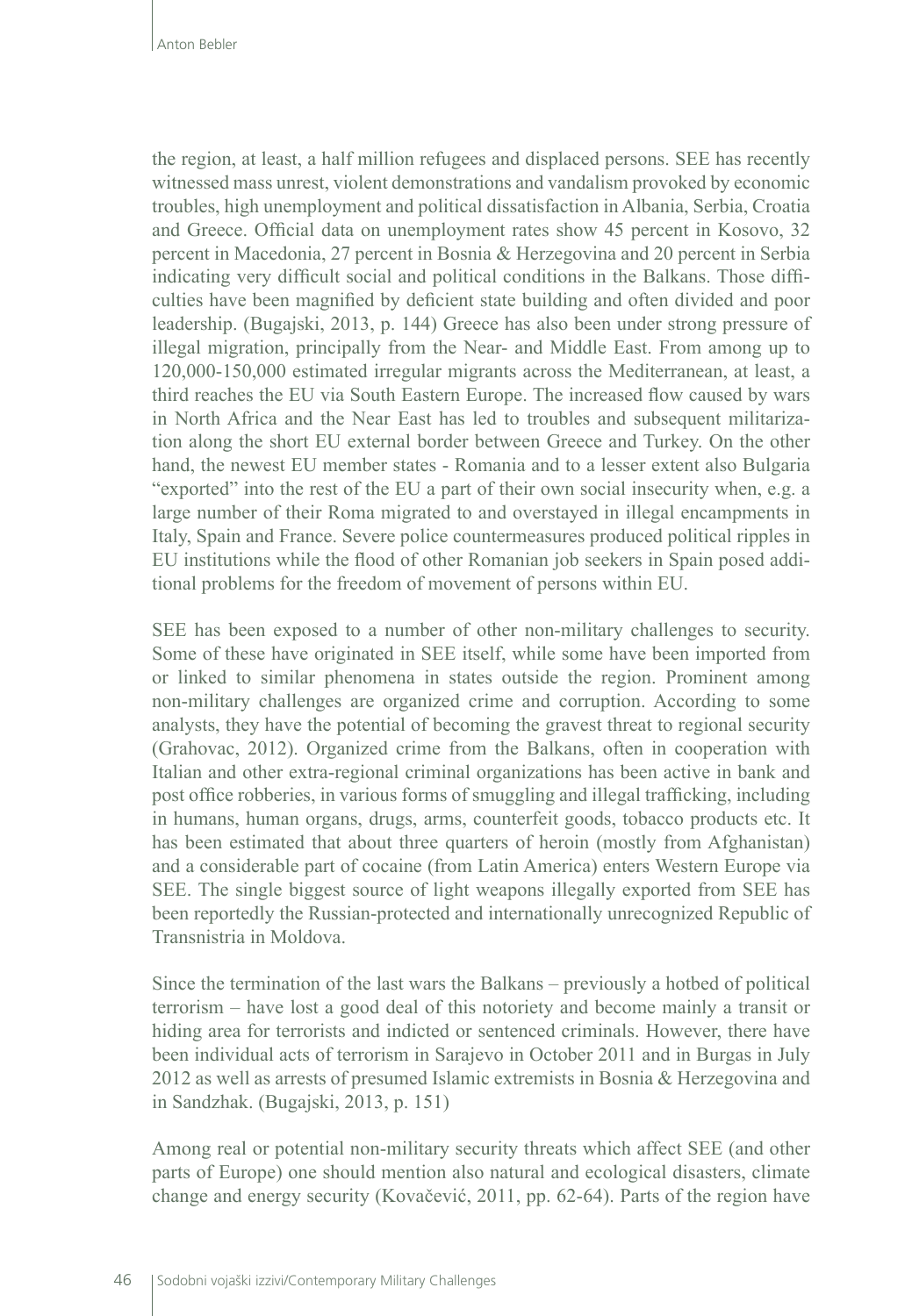suffered recently from devastating floods and forest fires. The Russian-Ukrainian squabbles over gas transit have exposed the fragility of energy security in SEE. The interruption of gas supply in winter 2008/2009 hit worst the city dwellers in B & H. The already high dependence of SEE on imports of carbon fuels is likely to further increase. Several competing projects of trans regional gas pipelines, notably Russian-promoted Southern Stream and the EU-backed Nabucco, envision crossing SEE. If and when implemented these very demanding undertakings will strongly impact on energy security not only of SEE but also of EU at large (Altmann, 2011, pp. 37-41).

## **3 SOUTH EASTERN EUROPE AND THE WIDER INTERNATIONAL COMMUNITY**

The political conflicts on Cyprus and in Moldova, as well as between Macedonia and Greece have testified to the Balkan elites' very low ability to find pragmatic solutions through compromise and mutual accommodation and to assure regional stability. So far, none of the regionally generated initiatives of enhanced cooperation has proven viable. The efforts to infuse from the outside the cooperation with and among the region's states have been more promising (Delevic, 2007, pp. 31-72). These efforts have resulted since the 1990s in a web of international organizations, almost exclusively Western in origin. This web has included the "Stability Pact for South-Eastern Europe", CEFTA, SECI, NATO's "Partnership for Peace", "South East Europe Initiative, Regional Cooperation Council", *et al.*

The international record of dealing with the sources of instability and insecurity in SEE has highlighted the complexity of its problems which defy quick one-dimensional solutions and the underestimated links between the region's security and the security in other parts of Europe. There is a need for a robust international action to improve the economic and social situation in most of the Balkans while avoiding the vicious circle of the region's external dependency. Foreign military and police presence will be still needed, probably for many years to come. The ability of the international community to help manage numerous problems could be best enhanced by further strengthening the EU's and NATO's role and influence in SEE. The NATO Strategic Concept of 2011 stresses the aim of "facilitating Euro-Atlantic integration of the Western Balkans … [in order] … to ensure lasting peace and stability based on democratic values, regional cooperation and good neighbourly relations" (NATO, 2011, p. 31).

Despite numerous hurdles, the EU and NATO have actively fostered multifaceted regional cooperation, particularly among the ex-Yugoslav states (Rupnik, 2011, pp. 17-30). Since 2008, the net of EU stabilization and association agreements has been extended to cover the entire region, except Kosovo. These agreements have served as steps in bringing closer to and eventually admitting all remaining Balkan states into the ranks of EU members. The admission of Croatia and Albania into NATO in 2009 also contributed to the stabilization in the region. In 2013, Croatia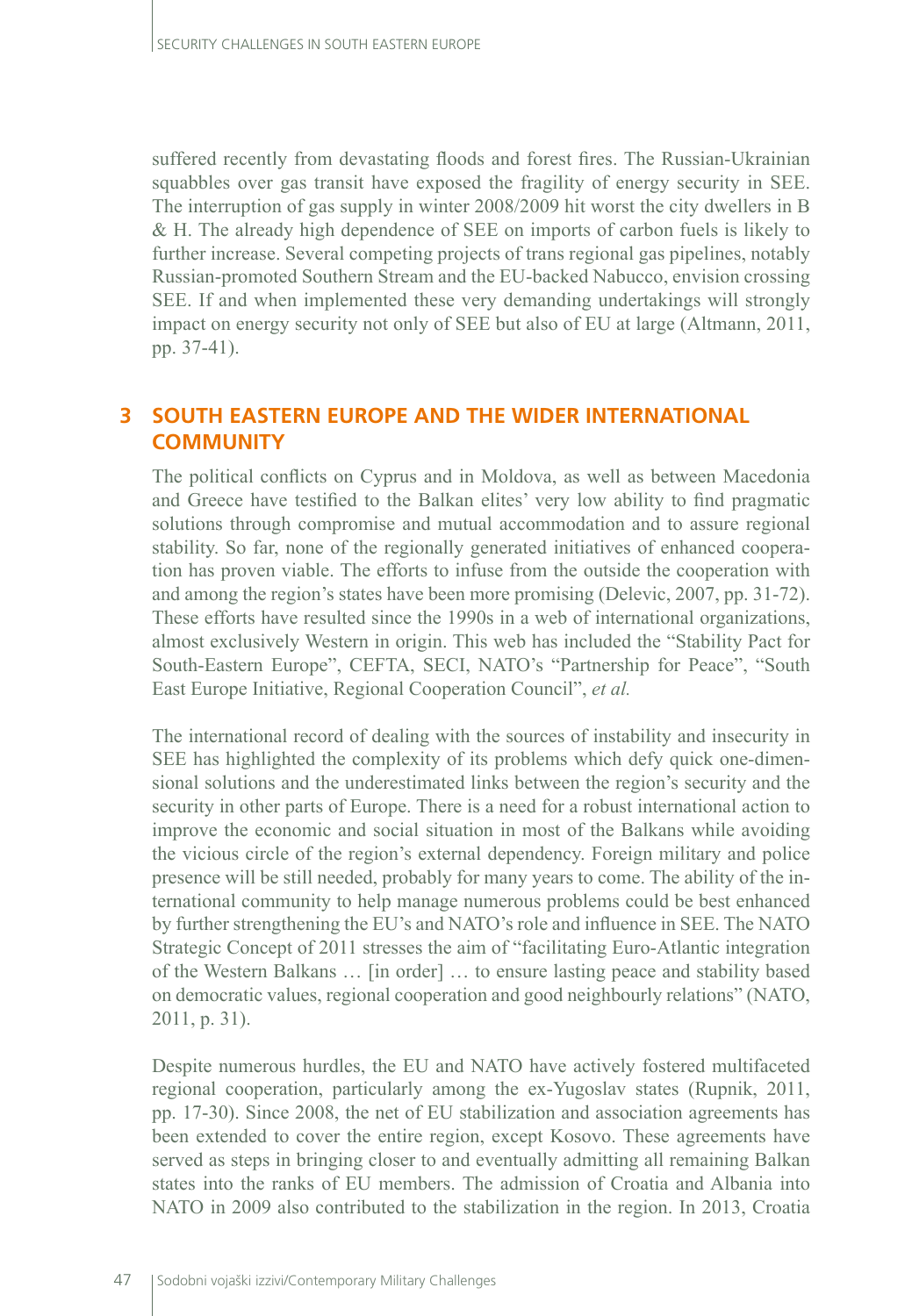entered the EU, while Turkey, after a very long waiting period became an official candidate and started pre-accession negotiations which were for some time stalled largely due to the Cyprus problem. Serbia and Montenegro entered the groups of candidates in 2012, while Macedonia's candidacy (both to the EU and NATO) remains in limbo due to Greece's ridiculous veto over Macedonia's name. Albania, Bosnia & Herzegovina and also Kosovo (within the context of UN Security Council Resolution no. 1244/99) remain potential future candidates although the implementation of the EU's Thessalonica promise to embrace in its ranks the entire Balkans keeps being delayed due to financial and economic crisis in the Eurozone and to the enlargement fatigue among the old members. (Grabble, Heather, 2013, pp. 109-113) The NATO summit in Chicago in May 2012 reconfirmed Macedonia's candidacy, welcomed Montenegro's progress towards NATO membership, praised Bosnia & Herzegovina's membership aspirations, expressed support for Serbia's Euro-Atlantic integration and for the EU-facilitated Belgrade-Pristina dialogue as well as for further consolidation of peace and stability in Kosovo. In the decades to come, the process of EU and NATO enlargement indeed provides the best hope for progress of SEE regional security.

However, a note of caution would be in order. The promised inclusion of the entire region into the European Union is not around the corner. Even when it happens it would be security-wise insufficient. The record shows that despite the simultaneous membership of both states in the European Union, it took Great Britain and Ireland more than three decades to reach a symbolic reconciliation and conclude compromise within the Good Friday Agreement on Ulster. After a similarly long simultaneous membership in the EU and NATO, the conflict between Great Britain and Spain over Gibraltar still remains unresolved. Sixty years of two countries' membership in NATO have not stopped the arms race between Greece and Turkey and did not bring closer a resolution of the Cyprus problem. The admission of the Republic of Cyprus in the EU also did not advance its resolution and perhaps made it more difficult. Today, more than 60 years since the country's joining NATO and the European Communities, the relations between the two main national communities in Belgium are worse than they have ever been.

The historic record also shows that in the 1860s, late 1870s, early 1880s, in 1908- 1913, 1914-1921, 1937-1945, 1947-1949, mid-1970s, late 1980s, in 1991-1995 and 1999-2003 the flare-ups of violence have almost regularly punctured the periods of relative peace in the Balkans. The last time peace did not come from within the region, but was imposed by the West's military intervention. The underbrush of nationalism, intolerance and inter-communal hatred unfortunately still survives in the Balkans. In some Balkan countries, the societies became more nationally and religiously segregated than they were a quarter of century ago. This is particularly true of Bosnia & Herzegovina, Kosovo and Macedonia. This is why, in order to break with the negative pattern of the last 150 years, the Balkan elites need to show much wiser and more responsible behaviour than their predecessors did.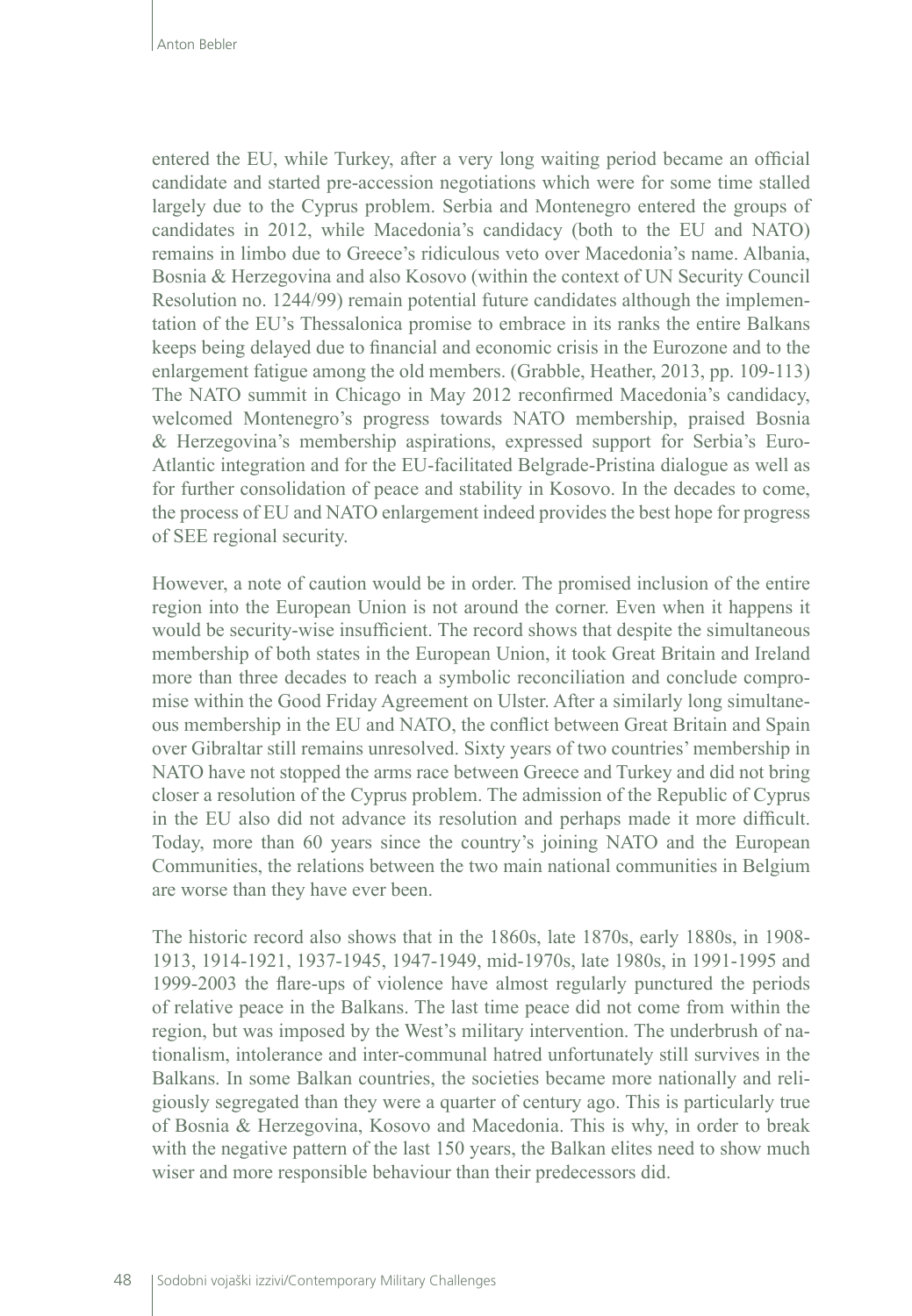The present security situation in the region is certainly better than it was at the turn of the century. It was due to a number of encouraging developments. The extra-regional sources of conflict in, over or about SEE have been radically reduced. The Western Balkans is no longer Europe's powder keg as it was in 1914. The era of wars of religion, ideology and of redrawing state borders in the Balkans seems to be over. Compared to the early 1990s, the relations between ex-Yugoslav states have greatly improved. The latest achievement – the agreements on normalization between Serbia and Kosovo has come about with the help of active prodding and mediating involvement by the European Union. The Brdo Process initiated by Slovenia promises to further develop and intensify regional cooperation. Most countries in the region have undergone radical transformation of their political orders. Instead of authoritarian and, among them also totalitarian regimes of the late 1980s the region is composed today of, in various degrees, democratic political systems. And democracies almost never fight wars among themselves. Moreover, the considerable demilitarization in most Balkan states has greatly reduced their warfare capabilities. The Balkan elites have hopefully also learned from the negative experience of the last two decades and of its harmful consequences. Unlike in 1990-1991, the hottest potential trouble spots in the Western Balkans are today under international surveillance in the form of present foreign troops, civilian controllers and two *de facto* protectorates. In addition, the countries of the region are recipients of considerable financial assistance and developmental loans. There is also a web of the above-mentioned regional cooperation schemes, including those in security and defence matters. The SEE states themselves contribute today their peacekeepers to a number of NATO, EU and UN stabilization and observation missions in Europe, the Mediterranean, Transcaucasia, Near and Middle East and Sub-Saharan Africa. All this provides good reasons for moderately optimistic expectation that the Balkans will become eventually a region of democracy, prosperity and stability enhancing and not diminishing the security on and around the European continent.

### **Bibliography**

- *1. Altmann, F. L., 2004. Regional economic problems and prospects. In Batt, J., ed. Chaillot Paper no. 70: The Western Balkans: Moving on. Paris: EU Institute for Security Studies. pp.69 – 84.*
- *2. Batt, J., 2004. Introduction: the stabilization/integration dilemma. In Batt, J., ed. Chaillot Paper no. 70: The Western Balkans: Moving on. Paris: EU Institute for Security Studies. pp. 7 – 19.*
- *3. Batt, J., 2005. The question of Serbia. In Chaillot Paper no. 81. Paris: EU Institute for Security Studies.*
- *4. Bebler, A., (ed.), 2012. International Conference: "Frozen conflicts" in Europe: searching for pragmatic solutions and promoting reconciliation. In News of the Euro-Atlantic Council of Slovenia, vol. XI, no. 2/2012. Ljubljana: Euro-Atlantic Council of Slovenia.*
- *5. Blank, S. J., (ed.), 1995. Yugoslavia's wars: The problem from hell. Carlisle, Pa: Strategic Studies Institute, U.S. Army War College. Chapters 2, 3, 4, 5, 6.*
- *6. Brzezinski, Z., 1997. The Euroasian Chessboard. In The Grand Chessboard. New York: Basic Books. pp. 7-25, 29-45, 99-108.*